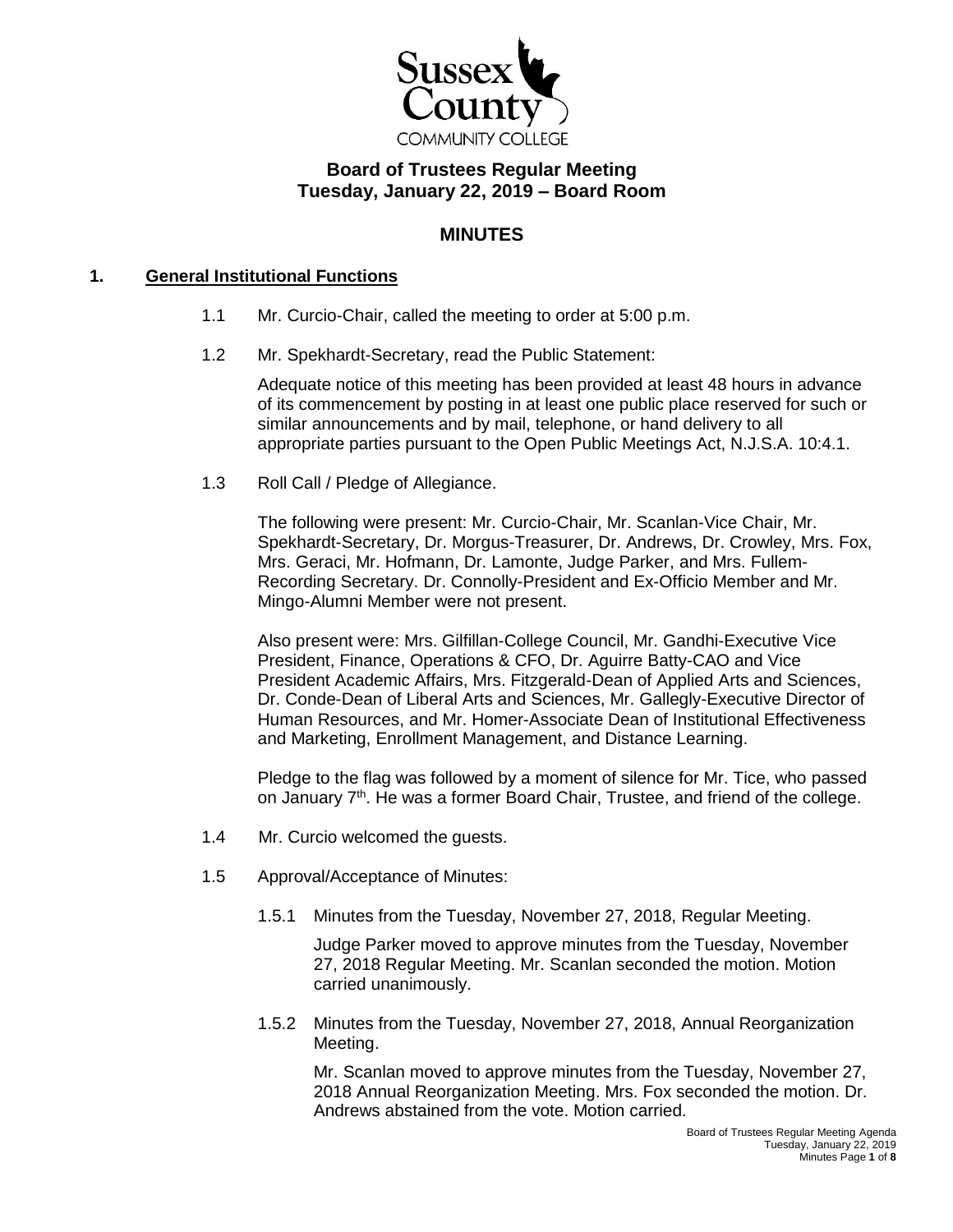- 1.5.3 Acknowledgment of Receipt of Committee Meeting Minutes Tuesday, January 15, 2019: (Attachment pgs. 16-20)
	- Audit and Policy Committee
	- Personnel and Curriculum Committee
	- Finance and Facilities Committee

Judge Parker moved to acknowledge receipt of committee minutes, as noted above. Mr. Scanlan seconded the motion. Motion carried unanimously.

- 1.6 Courtesy of the Floor on Agenda Items Only. (Public Session-5 Minutes per Speaker) – No one spoke.
- 1.7 Acknowledgment of Receipt and Review of Financial Statements December 31, 2018, Six Months YTD FYE June 30, 2019.

Mr. Spekhardt moved to acknowledge receipt and review of financial statements, as noted above. Dr. Crowley seconded the motion.

Mr. Gandhi presented the financial statements, including: Income Statement, Revenue, Expenses, Balance Sheet, 3-Year Comparison, Current Assets, Headcount, and Chapter 12 Summary and Analysis.

Roll call vote: Dr. Andrews, Dr. Crowley, Mrs. Fox, Mrs. Geraci, Mr. Hofmann, Dr. Lamonte, Dr. Morgus, Judge Parker, Mr. Scanlan, Mr. Spekhardt and Mr. Curcio voted yes. Motion carried unanimously.

1.8 The Correspondence File was received, reviewed, and filed.

### **2. Policy**

- 2.1 Report of the Audit and Policy Committee Chair Dr. Crowley, Chair of the Audit and Policy Committee, reported that the committee reviewed policies being recommended for approval and policies being recommended to rescind. They also reviewed new numbering for policies that fall under Academic Affairs.
- 2.2 Recommendation: Rescind the Following Policies:
	- 500.9 Transcripts. (It is being replaced with policy no. 301.16 Transcript Requests.)
	- 500.11 Confidentiality of Student Records. (It is being replaced with policy no. 301.17 Confidentiality of Student Records.)
	- 500.12 Student Review of Records. (It is being replaced with policy no. 301.18 Student Review of Records.)
	- 500.16 Re-Issuance of Diplomas. (It is being replaced with policy no. 301.19 Re-Issuance of Diplomas.)
	- 500.21 Background Check on Students Information Release. (It is being replaced with policy no. 301.20 Background Check on Students Information Release.)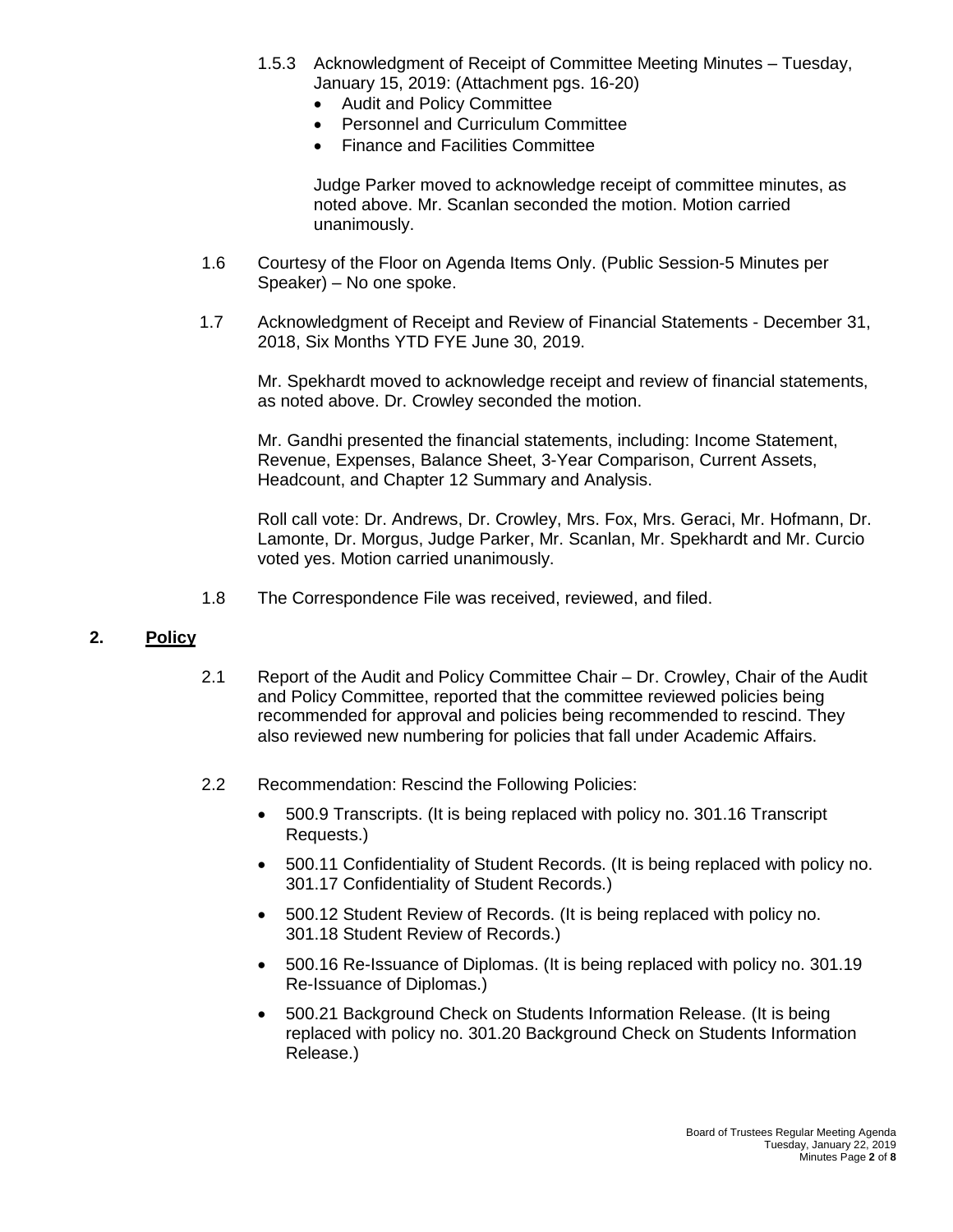500.22 Timeline to Complete a Discontinued Academic Program. (It is being replaced with policy no. 301.95 Timeline to Discontinue an Academic Program.)

Dr. Crowley moved to rescind policies as noted above. Mrs. Fox seconded the motion.

Roll call vote: Dr. Andrews, Dr. Crowley, Mrs. Fox, Mrs. Geraci, Mr. Hofmann, Dr. Lamonte, Dr. Morgus, Judge Parker, Mr. Scanlan, Mr. Spekhardt and Mr. Curcio voted yes. Motion carried unanimously.

2.3 Recommendation: Approval of Policy No. 301.16 Transcript Requests.

Mrs. Fox moved to approve policy no. 301.16 Transcript Requests. Dr. Crowley seconded the motion.

Roll call vote: Dr. Andrews, Dr. Crowley, Mrs. Fox, Mrs. Geraci, Mr. Hofmann, Dr. Lamonte, Dr. Morgus, Judge Parker, Mr. Scanlan, Mr. Spekhardt and Mr. Curcio voted yes. Motion carried unanimously.

2.4 Recommendation: Approval of Policy No. 301.17 Confidentiality of Student Records.

Dr. Crowley moved to approve policy no. 301.17 Confidentiality of Student Records. Dr. Morgus seconded the motion.

Roll call vote: Dr. Andrews, Dr. Crowley, Mrs. Fox, Mrs. Geraci, Mr. Hofmann, Dr. Lamonte, Dr. Morgus, Judge Parker, Mr. Scanlan, Mr. Spekhardt and Mr. Curcio voted yes. Motion carried unanimously.

2.5 Recommendation: Approval of Policy No. 301.18 Student Review of Records.

Judge Parker moved to approve policy no. 301.18 Student Review of Records. Dr. Crowley seconded the motion.

Roll call vote: Dr. Andrews, Dr. Crowley, Mrs. Fox, Mrs. Geraci, Mr. Hofmann, Dr. Lamonte, Dr. Morgus, Judge Parker, Mr. Scanlan, Mr. Spekhardt and Mr. Curcio voted yes. Motion carried unanimously.

2.6 Recommendation: Approval of Policy No. 301.19 Re-Issuance of Diplomas.

Judge Parker moved to approve policy no. 301.19 Re-issuance of Diplomas. Dr. Morgus seconded the motion.

Roll call vote: Dr. Andrews, Dr. Crowley, Mrs. Fox, Mrs. Geraci, Mr. Hofmann, Dr. Lamonte, Dr. Morgus, Judge Parker, Mr. Scanlan, Mr. Spekhardt and Mr. Curcio voted yes. Motion carried unanimously.

2.7 Recommendation: Approval of Policy No. 301.20 Background Check on Students Information Release.

Mrs. Fox moved to approve policy no. 301.20 Background Check on Students Information Release. Dr. Crowley seconded the motion.

Roll call vote: Dr. Andrews, Dr. Crowley, Mrs. Fox, Mrs. Geraci, Mr. Hofmann, Dr. Lamonte, Dr. Morgus, Judge Parker, Mr. Scanlan, Mr. Spekhardt and Mr. Curcio voted yes. Motion carried unanimously.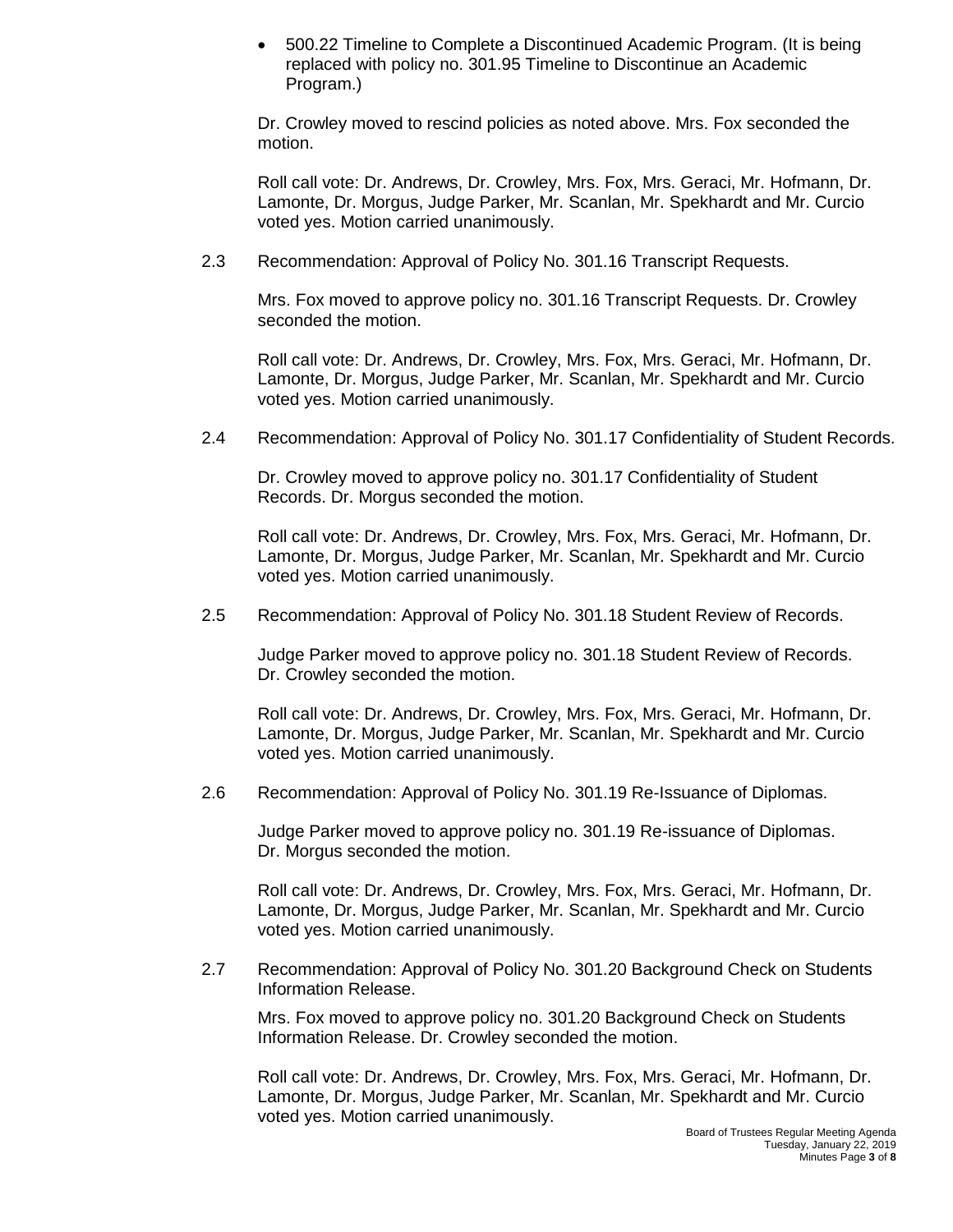2.8 Recommendation: Approval of Policy No. 301.95 Timeline to Discontinue an Academic Program.

Dr. Crowley moved to approve policy no. 301.95 Timeline to Discontinue an Academic Program. Dr. Morgus seconded the motion.

Roll call vote: Dr. Andrews, Dr. Crowley, Mrs. Fox, Mrs. Geraci, Mr. Hofmann, Dr. Lamonte, Dr. Morgus, Judge Parker, Mr. Scanlan, Mr. Spekhardt and Mr. Curcio voted yes. Motion carried unanimously.

2.9 Recommendation: Approval of Academic Affairs Policy Number Changes.

Judge Parker moved to approve Academic Affairs policy number changes. Dr. Crowley seconded the motion.

Roll call vote: Dr. Andrews, Dr. Crowley, Mrs. Fox, Mrs. Geraci, Mr. Hofmann, Dr. Lamonte, Dr. Morgus, Judge Parker, Mr. Scanlan, Mr. Spekhardt and Mr. Curcio voted yes. Motion carried unanimously.

### **3. Personnel**

- 3.1 Report of the Personnel and Curriculum Committee Chair Mr. Hofmann, Chair of the Personnel and Curriculum Committee, reported that the committee reviewed the monthly personnel actions and presidential review process.
- 3.2 Recommendation: Approval of Monthly Personnel Actions.

Dr. Lamonte moved to approve the monthly personnel actions. Dr. Crowley seconded the motion.

Roll call vote: Dr. Andrews, Dr. Crowley, Mrs. Fox, Mrs. Geraci, Mr. Hofmann, Dr. Lamonte, Dr. Morgus, Judge Parker, Mr. Scanlan, Mr. Spekhardt and Mr. Curcio voted yes. Motion carried unanimously.

4. **Curriculum** – None this month.

### **5. Student Services**

- 5.1 SGA Report Matthew Kuhn, Vice President, and Cheyenne Port, Treasurer, presented a report to the Board of Trustees regarding SGA and club activities. Ms. Port also spoke about her experience working with our CFO and finance department on the annual budget.
- 5.2 Campus Life Report None this Month.
- 5.3 Information: Student Profile. This is a new item for Board packages. Each month will feature a different student or former student. This month Ryan Cotter (class of 2018) was featured.
- **6. College Service Report** None this month.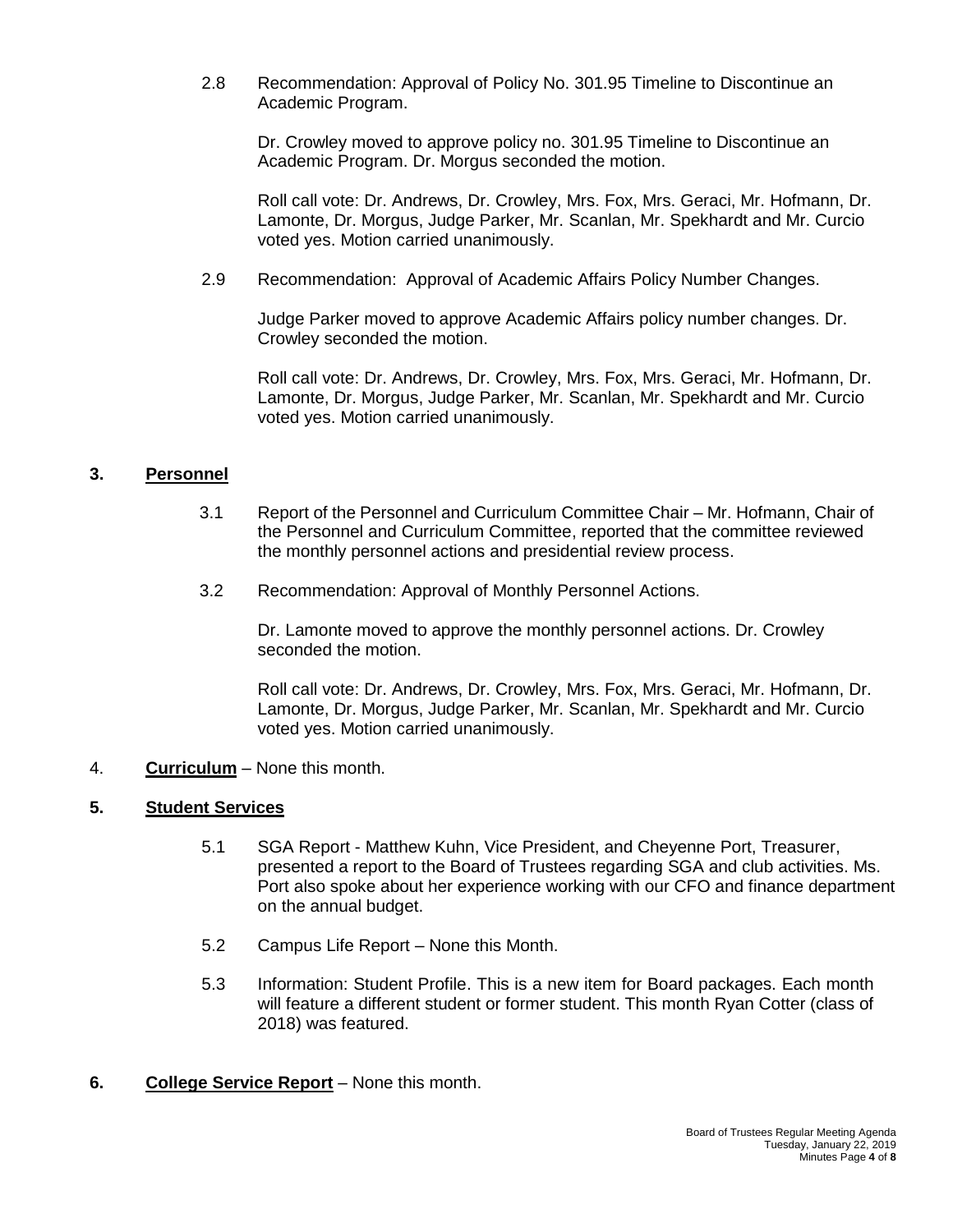#### **7. Business and Finance**  $\overline{7}$ .

- 7.1 Report of the Finance and Facilities Committee Chair Mr. Spekhardt, Chair of the Finance and Facilities Committee, reported the committee reviewed:
	- Financial statements,
	- The name of the new academic center (formerly known as the annex to Building A),
	- An additional \$6,100 expenditure for Ecolsciences in order to do our diligence,
	- The 2019 budget that included an in-depth enrollment projections presentation,
	- Capital requests for FY19 and FY20,
	- The purchase of Polycom systems for classrooms, funded by HEFT Grant.

Mr. Spekhardt noted, with regard to the budget and Board of School Estimate, there are no additional dollars being requested from the county, no tuition increase, no use of reserves, and allocations for increases that were negotiated are included.

Mr. Gandhi added that we are shrinking our budget from current year FY19. We are looking at a slightly less than 1% reduction in revenue and expenses. He said, "As mentioned, there is no tuition increase, no use of reserves, and we are not looking at any layoffs." He also indicated that FY20 reflects a one-time savings in sick accrual, based on "the way we do our sick accrual vs. the way it should be done." The FY20 budget reflects this with \$500k.

Conversation ensued regarding misconceptions of enrollment when a recession occurs. In 2009 the recession was at its peak, and our enrollment spiked. It was also the year with the highest number of high school graduates. Therefore, while the enrollment spike might have had to do with the recession, it also correlated with the highest high school graduating classes in the county.

Projections going forward are based on information the high schools have provided, graduating classes through 2021, and personal income. Mr. Curcio noted that he found it interesting that enrollment was more correlated to personal income than to unemployment.

Mr. Gandhi noted that Chapter 12 is detailed differently than in previous years. He said that after meeting with the county budget committee, it was decided that the presentation before the Board of School Estimate would be very detailed. It was decided that the minutes done from the Board of School Estimate Meeting does not have to tie us to the detail. We can summarize in a more generic format. The bond ordinance is done based on the meeting minutes. Things change. Right now we know specifically what we want to do, but 18 months or 2 years from now there could be some changes. We researched how other community colleges do it, and this is what we found.

7.2 Recommendation: Approval of Certification of the Amount of Local Appropriation Necessary for the Operating Expenses and Capital Outlay Expense of the College for FY20, and Revised Capital Outlay for the FY19, and for the President to Prepare the Final Bound FY20 Budget Document for Public Advertisement and for Submission to the Sussex County Community College Board for School Estimate.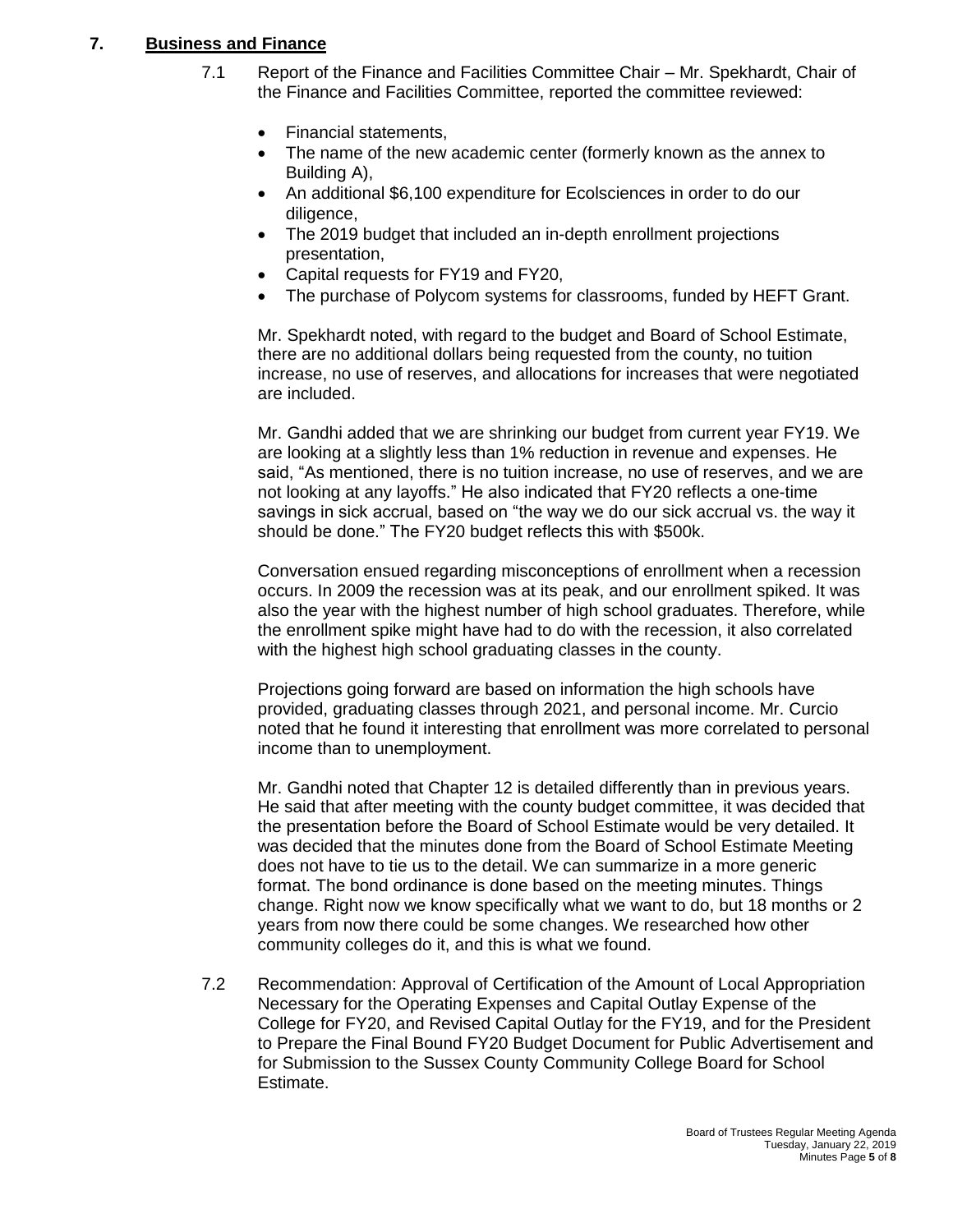Mr. Spekhardt moved to approve the college budget as noted above. Dr. Crowley seconded the motion.

Roll call vote: Dr. Andrews, Dr. Crowley, Mrs. Fox, Mrs. Geraci, Mr. Hofmann, Dr. Lamonte, Dr. Morgus, Judge Parker, Mr. Scanlan, Mr. Spekhardt and Mr. Curcio voted yes. Motion carried unanimously.

7.3 Recommendation: Authorization to Schedule Board of School Estimate Meeting and for Board Secretary to Advertise Said Meeting Along with a Summarized Statement of Both the Estimated Revenues and Anticipated Operating and Capital Expenditures.

Dr. Andrews moved to approve scheduling of the Board of School Estimate meeting. Dr. Crowley seconded the motion.

Roll call vote: Dr. Andrews, Dr. Crowley, Mrs. Fox, Mrs. Geraci, Mr. Hofmann, Dr. Lamonte, Dr. Morgus, Judge Parker, Mr. Scanlan, Mr. Spekhardt and Mr. Curcio voted yes. Motion carried unanimously.

7.4 Recommendation: Approval of Additional Expenditure for EcolSciences, Inc. in the Amount of \$6,100.00 in Excess of the \$58,030.00 Originally Approved for Phase II During the Board of Trustees July 2018 Meeting.

| Original July 2, 2018 Contract - Phase II Estimate \$58,030.00 |             |
|----------------------------------------------------------------|-------------|
| Invoice $#2$ dated $9/14/18$                                   | \$29,850.00 |
| Invoice $#3$ dated $10/22/18$                                  | \$34,280.00 |
| Amount Due in Excess of Original Approval                      | \$6,100.00  |

Mr. Spekhardt moved to approve additional expenditure for EcolSciences, Inc. in the amount of \$6,100.00, as noted above. Dr. Crowley seconded the motion.

Roll call vote: Dr. Andrews, Dr. Crowley, Mrs. Fox, Mrs. Geraci, Mr. Hofmann, Dr. Lamonte, Dr. Morgus, Judge Parker, Mr. Scanlan, Mr. Spekhardt and Mr. Curcio voted yes. Motion carried unanimously.

7.5 The Board received and reviewed the November – December 2018 Purchases Over \$10,000 Report.

### **8. Facilities**

8.1 Recommendation: Approval of Polycom Systems for 3 Classrooms at SCCC, Vernon Township High School, and Newton High School – State Contract in the Amount of \$147,591.00 (\$49,197.00 x 3) from Tele-Measurements Inc.

Mr. Hofmann moved to approve the Polycom Systems for 3 classrooms as noted above. Mr. Spekhardt seconded the motion.

This system helps to deliver distance education classes. It is being paid with funds from the HEFT grant.

Roll call vote: Dr. Andrews, Dr. Crowley, Mrs. Fox, Mrs. Geraci, Mr. Hofmann, Dr. Lamonte, Dr. Morgus, Judge Parker, Mr. Scanlan, Mr. Spekhardt and Mr. Curcio voted yes. Motion carried unanimously.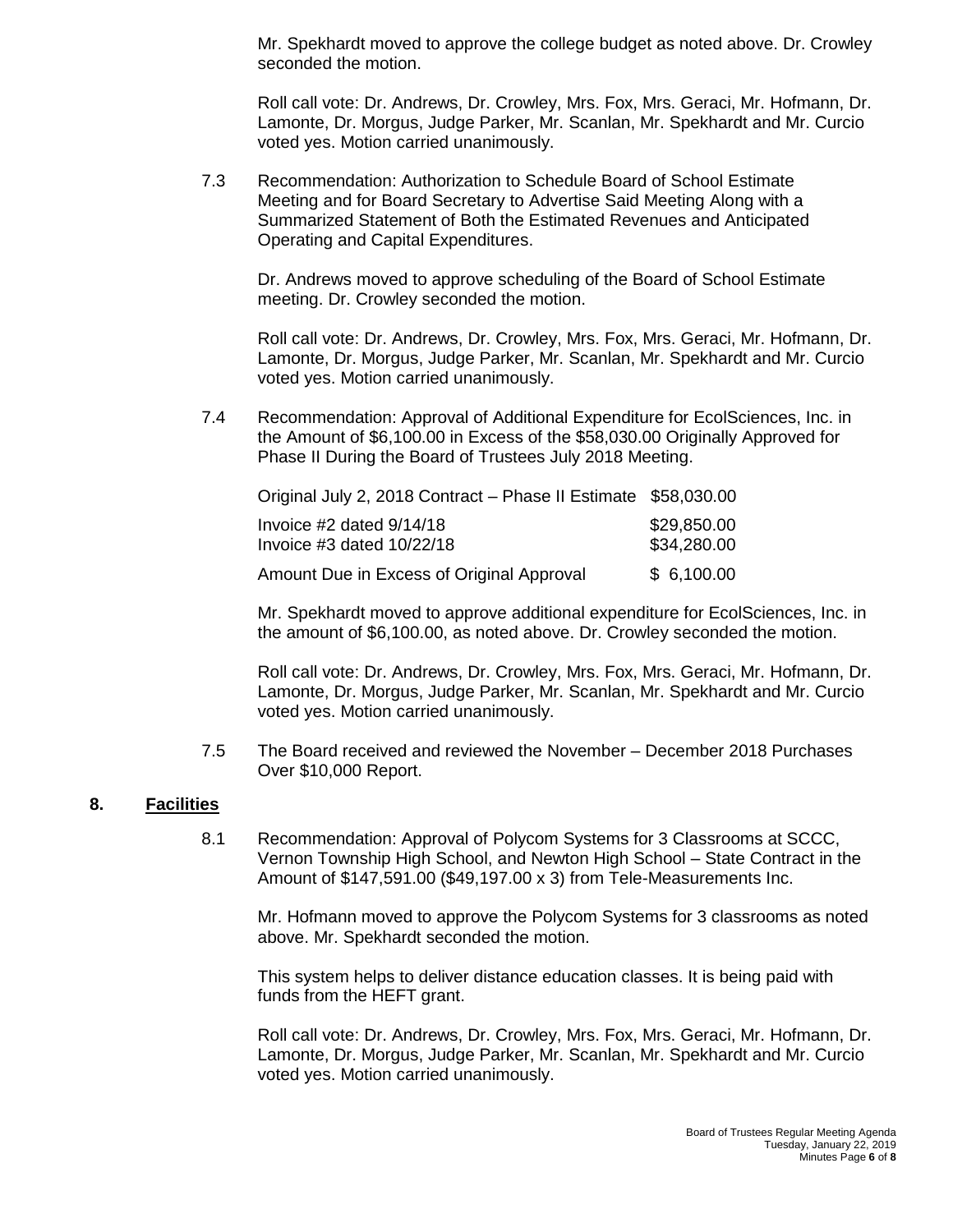**9. Courtesy of the Floor on General Matters** - (Public Session – 5 Minutes per Speaker.) – No one spoke.

## **10. Other Business**

## **Discussion / Reports / Announcements:**

10.1 Trustee Activity Update.

Mrs. Fox reported:

- Discussion regarding incarcerated Americans receiving Pell Grants is escalating. The thinking is that providing educational opportunities to this population will reduce recidivism and provided better job opportunities once they have served their time.
- A proposal is surfacing for students to complete the Free Application for Federal Student Aid (FAFSA) form only once. Millions of community college students leave money on the table because they do not complete the required form. The program has an annual budget of 122 billion dollars. Reasons for not completing the form include:
	- o not having enough information
	- o not knowing about the form
	- $\circ$  assuming they are not eligible
	- o complexity of the process
- At Alamance Community College in North Carolina, a program called "Girls Take Over Tech," which is funded by the National Science Foundation has begun. This is a program to encourage young women to enter into STEM fields. The college has hosted middle and high school students to tour the college and see exactly which STEM majors are offered.
- Dual enrollment programs are seeing a rise in offerings and participation. Some facilities are now providing pathway programs for K-12 with many facilities offering summer camps, career workshops, and other age appropriate programs. Hillsborough Community College in the Tampa, Florida area has been successful in the placement of many high school students in the college and onto the University of South Florida.
- Across the country many educators and members of educational associations are involved in international collaboratives addressing workplace challenges. This also involves dual enrollment programs. Tony Iacono, President of County College of Morris, recently attended such an exchange in Germany along with the ACCT (Association of County College Trustees) president and representatives of other colleges and educational associations. Switzerland has also been a country involved in this exchange of ideas to discuss workforce challenges.
- 10.2 Alumni Trustee Report None this month.
- 10.3 President's Report None this month.
- 10.4 Chair's Comments Mr. Curcio:

Noted that he is looking for volunteers to be NJCCC Trustee Ambassadors. We are expecting Dr. Fichtner, President of NJCCC, to provide the Board with a